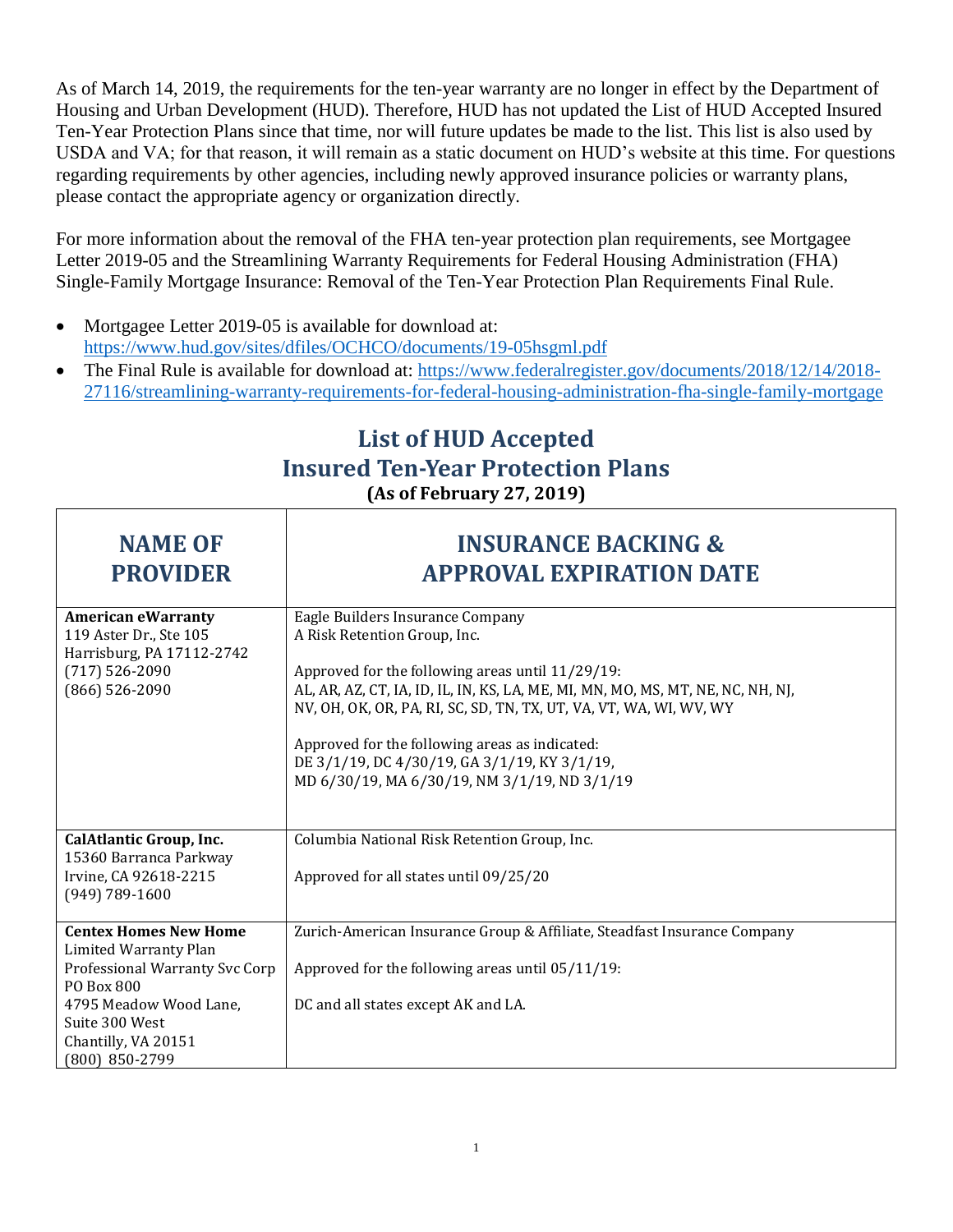| <b>NAME OF</b><br><b>PROVIDER</b>                                                                                                                                                                            | <b>INSURANCE BACKING &amp;</b><br><b>APPROVAL EXPIRATION DATE</b>                                                                                                                                                                                                                                                                            |
|--------------------------------------------------------------------------------------------------------------------------------------------------------------------------------------------------------------|----------------------------------------------------------------------------------------------------------------------------------------------------------------------------------------------------------------------------------------------------------------------------------------------------------------------------------------------|
| Centricity<br>(Formerly Bankers Warranty<br><b>Group and Bonded Builders</b><br><b>Warranty Group)</b><br><b>Mailing Address:</b><br>PO Box 33025<br>St. Petersburg, FL 33733<br>(800) 749-0381              | The Bankers Insurance Company<br>Approved for the following areas until 09/13/19:<br>AL, AR, AZ, DE, FL, ID, IN, KS, KY, LA, MO, MT, NC, NM, SC, TN, TX, WI, WY.<br>Approved for the following areas as indicated: DC 4/30/19, GA 6/30/19,<br>IL 7/1/19, MD 6/30/19, MS 5/31/19, NE 4/1/19, OH 4/1/19, PA 3/31/19, UT 2/28/19,<br>WV 5/31/19 |
| Location:<br>11101 Roosevelt Blvd<br>St. Petersburg, FL 33716                                                                                                                                                | Bonded Builders Insurance Co. Risk Retention Group<br>Approved for the following areas until 10/16/20:<br>AZ, CA, CO, CT, HI, IA, ME, MA, MI, MN, NV, NJ, NY, NH, ND, OK, OR, RI, SD, VA,<br>VT, WA                                                                                                                                          |
| 2-10 Home Buyers Warranty<br>for Manufactured Homes<br>13900 E. Harvard Ave.<br>Aurora, CO 80014<br>$(800)$ 488-8844                                                                                         | New Home Warranty Insurance Company<br>A Risk Retention Group<br>Approved for the following areas until 11/21/19:<br>DC and all states.                                                                                                                                                                                                      |
| 2-10 Home Buyers Warranty<br>13900 E. Harvard Ave.<br>Aurora, CO 80014<br>$(800)$ 488-8844                                                                                                                   | New Home Warranty Insurance Company<br>A Risk Retention Group<br>Approved for the following areas until 11/21/19:<br>DC and all states                                                                                                                                                                                                       |
| <b>Home of Texas</b><br>5300 Derry Street<br>Harrisburg, PA 17111-3576<br>(800) 247-1812                                                                                                                     | Warranty Underwriters Insurance Company<br>Approved in TX only, until 10/16/19                                                                                                                                                                                                                                                               |
| <b>Manufactured Housing</b><br><b>Warranty Corporation</b><br>5300 Derry Street<br>Harrisburg, PA 17111-3576<br>(800) 247-1812                                                                               | Western Pacific Mutual Insurance Company<br>Risk Retention Group approved for DC and all states until 02/01/21                                                                                                                                                                                                                               |
| <b>NJ New Home Warranty Plan</b><br>Department of Community<br>Affairs<br>Division of Codes and<br>Standards<br><b>Bureau of Homeowner</b><br>Protection<br>PO Box 805 Trenton, NJ 08625<br>$(609)$ 984-7905 | State of New Jersey<br>Approved in NJ only, until 07/18/19                                                                                                                                                                                                                                                                                   |
| <b>Preferred Builders Warranty</b><br>5300 Derry Street<br>Harrisburg, PA 17111-35<br>(800) 247-1812                                                                                                         | Western Pacific Mutual Insurance Company,<br>A Risk Retention Group<br>Approved for the following areas until 06/15/19:<br>DC and all states                                                                                                                                                                                                 |